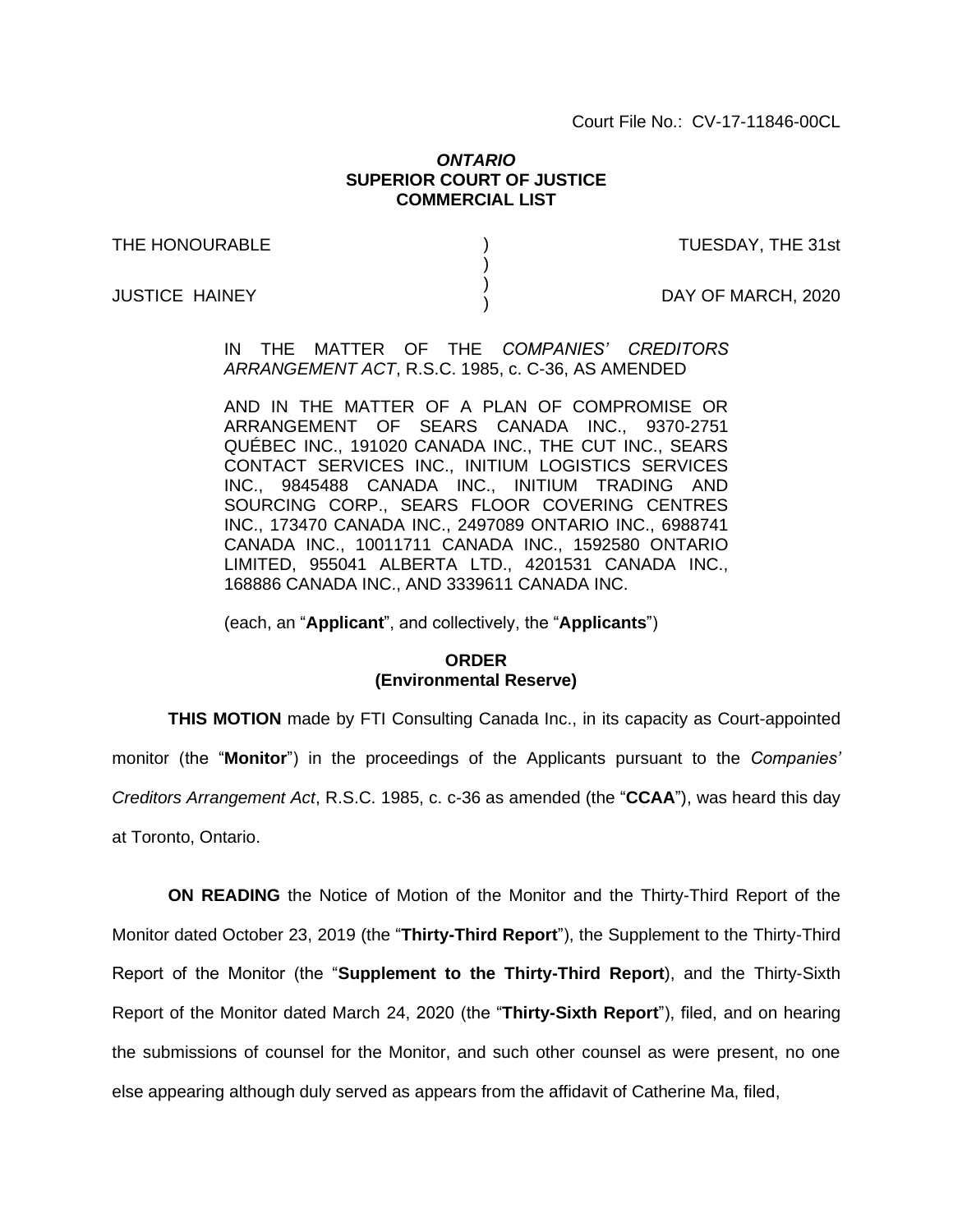1 **THIS COURT ORDERS** that the time for service of the Notice of Motion, the Thirty-Third Report, the Supplement to the Thirty-Third Report, and the Thirty-Sixth Report is hereby abridged and validated so that this Motion is properly returnable today and hereby dispenses with further service thereof.

2 **THIS COURT ORDERS** that that the Reserve, as defined in the Notice of Motion and Thirty-Third Report, be set in the amount of \$8,433,000.